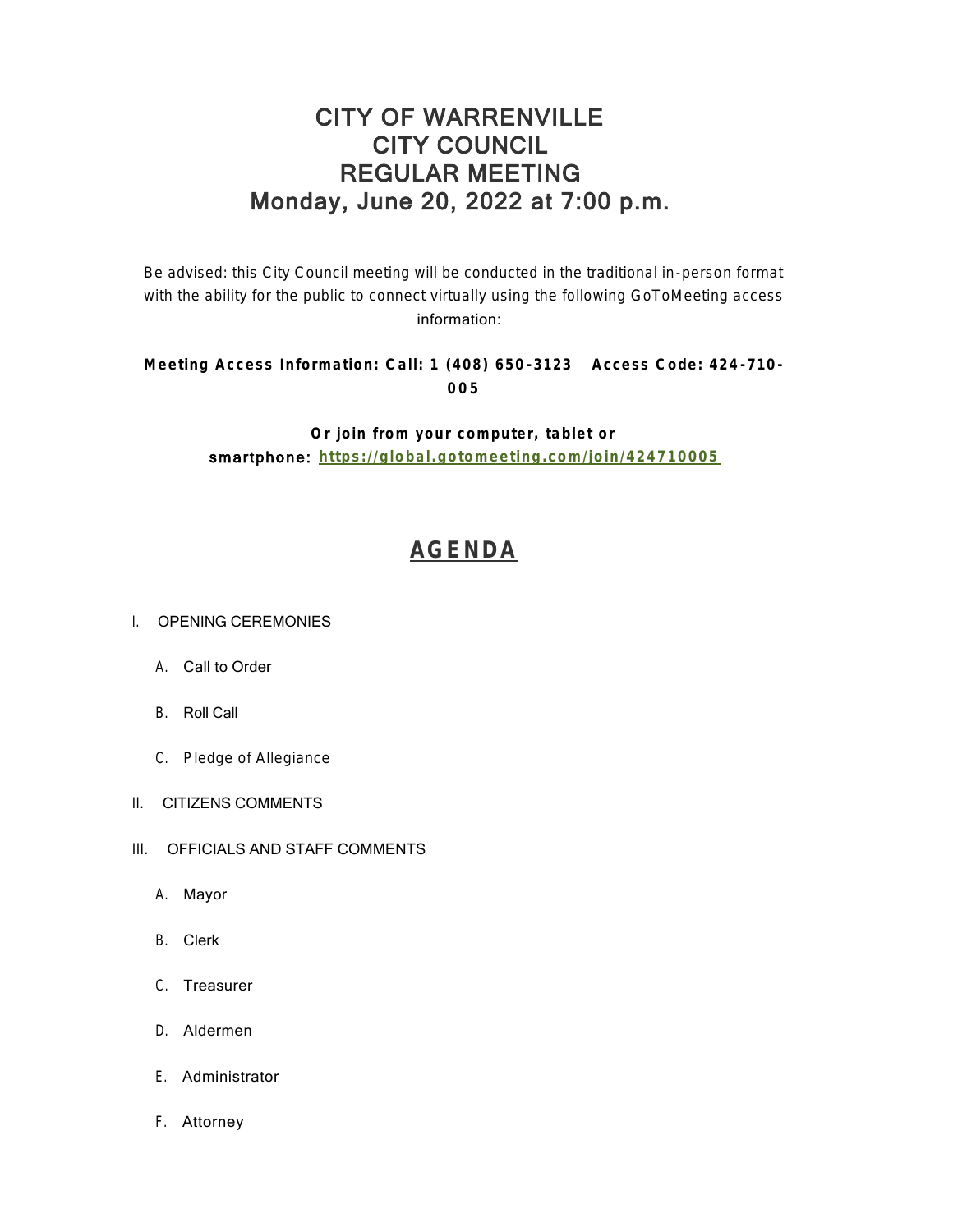#### IV. APPROVAL OF AGENDA [\(SUMMARY\)](https://www.warrenville.il.us/DocumentCenter/View/19290/06-20-22-Summary-PDF)

A. [Approve Agenda for the June 20, 2022, City Council regular meeting](https://www.warrenville.il.us/DocumentCenter/View/19289/06-20-22--Agenda-PDF) 

### V. APPROVAL OF MINUTES

A. [Approve minutes of the June 6, 2022, City Council regular meeting](https://www.warrenville.il.us/DocumentCenter/View/19291/VA-06-06-22-Regular-Council-Minutes-PDF) 

B. [Approve minutes of the June 13, 2022, Public Works and Infrastructure Committee](https://www.warrenville.il.us/DocumentCenter/View/19292/VB-6-13-22-PW_I-COW-Minutes-PDF)  meeting

### VI. CONSENT AGENDA – OMNIBUS VOTE

A. A[ccept Public Works and Infrastructure Committee recommendation, waive second](https://www.warrenville.il.us/DocumentCenter/View/19293/VIA-O2022-21-Approving-Easement-Agreement-Greenview-Ave-Storm-Stewer-Improvements-PDF)  reading, and pass ordinance O2022-21, approving an easement agreement for storm sewer improvements at 27W760 Greenview Avenue

B. Accept Public Works and Infrastructure Committee recommendation and pass resolution R2022-33, approving Change Request 2022 002 and Change Request 2022 003[, to the contract with Quisitive, and authorizing the City Administrator to sign off on a](https://www.warrenville.il.us/DocumentCenter/View/19294/VIB-R2022-33-Approving-Change-Orders-with-Quisitive-for-ERP-Implementation-PDF)  detailed project plan and associated tasks to complete the ERP project

C. Accept Public Works and Infrastructure Committee recommendation and pass res[olution R2022-34, approving an intergovernmental agreement between the City and](https://www.warrenville.il.us/DocumentCenter/View/19295/VIC-R2022-34-Approving-IGA-with-IDOT-re-Traffic-Signals-PDF)  the Illinois Department of Transportation for the maintenance of traffic signals on State highways within the City

D. Accept Public Works and Infrastructure Committee recommendation and pass res[olution R2022-35, approving the purchase of a cab and chassis from Rush Truck](https://www.warrenville.il.us/DocumentCenter/View/19296/VID-R2022-35-Approving-Purchase-of-Dump-Truck-Cab-and-Chassis-from-Rush-Truck-Center-PDF)  Center in Chicago, IL, for a Public Works dump truck in the amount of \$94,994

E. Accept Public Works and Infrastructure Committee recommendation and pass res[olution R2022-36, approving a contract with Metropolitan Pump Company for the](https://www.warrenville.il.us/DocumentCenter/View/19297/VIE-R2022-36-Approving-Purchase-of-River-Oaks-Lift-Station-Equip-Metropolitan-Pump-PDF)  purchase of River Oaks lift station equipment

F. Accept Public Works and Infrastructure Committee recommendation and pass res[olution R2022-37, approving a contract extension with Crystal Maintenance Services](https://www.warrenville.il.us/DocumentCenter/View/19298/VIF-R2022-37-Approving-Third-Amendment-to-Crystal-Maintenance-Services-Contract-PDF)  for two years, expiring October 31, 2024

G. [A](https://www.warrenville.il.us/DocumentCenter/View/19299/VIG-R2022-38-Approving-Agreement-for-Survey-Design-Engineering-Batavia-Road-Sidewalk-PDF)ccept Public Works and Infrastructure Committee recommendation and pass resolution R2022-38, approving a professional services agreement with Engineering Res[ource Associates, Inc. for Batavia Road surveying and design engineering services](https://www.warrenville.il.us/DocumentCenter/View/19299/VIG-R2022-38-Approving-Agreement-for-Survey-Design-Engineering-Batavia-Road-Sidewalk-PDF)

H. [Receive and file report of invoices paid up to June 15, 2022, in the amount of](https://www.warrenville.il.us/DocumentCenter/View/19300/VIH-Paid-Invoices-up-to-06-15-22-PDF)  \$55,940.72

 I. [Authorize expenditures for invoices due on or before July 5, 2022, in the amount of](https://www.warrenville.il.us/DocumentCenter/View/19301/VII-Invoices-Due-on-or-Before-07-05-22-PDF)  \$139,357.25